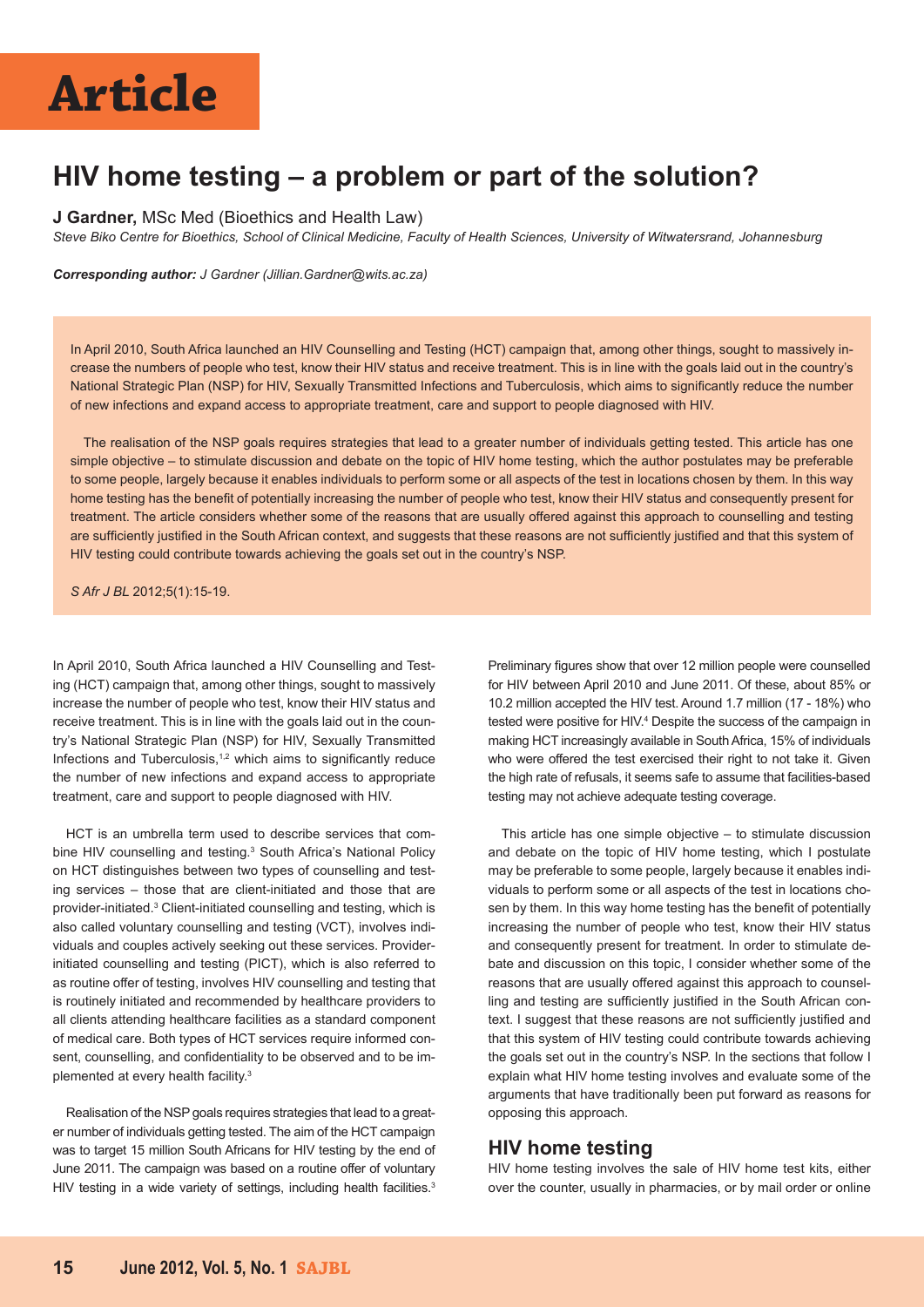

from the manufacturer, to legally competent adults.<sup>5</sup> Under one system of HIV home testing, which may also be referred to as home use or self-testing, a person conducts a rapid antibody HIV test in their home or other private setting. The person takes either a blood or saliva sample and can interpret the result within minutes. In some ways, this form of home testing is not unlike home pregnancy test kits, which allow users to conduct and interpret the results and advise them to go for confirmatory tests. Under another form of HIV home testing, which may be referred to as the home sampling or home specimen collection system, a person can take a sample (usually a blood sample) and send it to a laboratory for testing. The results can be obtained telephonically a few days later. Users are offered pre- and post-test, anonymous and confidential counselling through both printed material and telephonic interaction. If the result is positive, a professional counsellor will provide emotional support and referrals.<sup>6</sup>

At the time of writing this article, HIV home testing has received limited approval in two countries in the world: the USA and the UK. In 1996 the US Food and Drug Administration (FDA) approved a form of HIV home testing that allows for test kits to be sold legally in the country over the Internet.<sup>7</sup> Only one company is allowed to offer the FDA-approved home sampling kit for HIV.<sup>8</sup> The kit consists of multiple components, including materials for specimen collection, a mailing envelope to send the specimen to a laboratory for analysis, and pre- and post-test counselling. The system uses a simple finger-prick process for home blood collection which results in dried blood spots on special paper. The dried blood spots are mailed to a laboratory with a confidential and anonymous personal identification number (PIN), and analysed by trained clinicians in a laboratory using the same tests that are used for samples taken in a doctor's office or clinic.<sup>6</sup> Test results are obtained through a tollfree telephone number using the PIN, and post-test counselling is provided by telephone when results are obtained. In the UK, one company reportedly offers home sampling services but uses oral fluid instead of blood. If the test result is positive the person will need a follow-up blood test at a clinic.<sup>9</sup>

Even though home testing for HIV is not illegal in South Africa, current HIV testing policy discourages the 'indiscriminate use and availability of home test kits' and supports the idea of not making HIV tests available to the public 'unless prescribed by a doctor or mental health professional and accompanied by pre- and post-test counselling'.10

In the following section I explore whether some of the objections to home testing can withstand closer scrutiny. I suggest that many of the concerns about HIV home testing can be avoided through careful planning, implementation, regulation and monitoring of the system.

#### **Concerns about the reliability of testing instruments**

The availability of access to potentially unreliable testing instruments is of grave concern. Despite controls in the USA and UK, unapproved HIV home test kits continue to be marketed and sold in a seemingly indiscriminate manner – over the Internet and in newspaper and magazine advertisements.11 One of the worrying aspects of the unregulated use of home tests is that there is no guarantee that the test kit is genuine or will provide accurate results. Typically, customers cannot know for certain whether the testing instrument that comes in the kit they purchase is reliable. This means that they cannot know with any degree of certainty that the test results are correct.

This argument, however, implies that all HIV tests are unreliable and that no antibody test is 100% accurate, which surely cannot be true. In the USA, for example, manufacturers of approved test systems have demonstrated that the test system can accurately detect even low levels of antibodies to the HIV virus.<sup>6</sup> According to the FDA, clinical studies have also shown that their approved home collection test system can correctly identify 100% of known positive blood samples, and 99.5% of HIV-negative blood samples.6 Although this applies in the USA, it is hard to see why a properly regulated system cannot serve to minimise the use of unreliable testing instruments and test kits in South Africa. A properly controlled system can potentially facilitate informed decisionmaking by consumers and protect them from unsafe or unreliable testing devices by, for example, approving only reliable test kits and educating and warning the public about the system and unreliable test kits.

#### **Concerns about the potential for abuse**

Often it is also argued that HIV home testing will create the possibility for abuse of individual rights. Situations could arise where especially vulnerable groups, such as employees, children and women in abusive relationships, are tested without their consent and experience violations of their privacy rights and thus become vulnerable to further abuse and harm. These are significant concerns; however, the likelihood of abuse occurring exists even in the current environment of VCT and PICT. Rather than serving as an objection against home testing, I suggest that this concern really makes clear the need to enforce existing statutory protection against unlawful testing and discrimination.

#### **Consent- and counselling-related concerns**

Perhaps the most fundamental arguments against home testing relate to concerns about the possible absence of counselling and informed consent. In South Africa, under both VCT and PICT approaches, the requirements of counselling, informed consent and confidentiality must be observed. HIV testing must always be voluntary and free of coercion*.*

The primary objective of counselling before an HIV test (i.e. pretest counselling) is to facilitate informed decision-making about testing. It serves as a means to provide education and information about HIV transmission and prevention so that individuals can make informed choices about whether to take the test.<sup>3</sup> Pre-test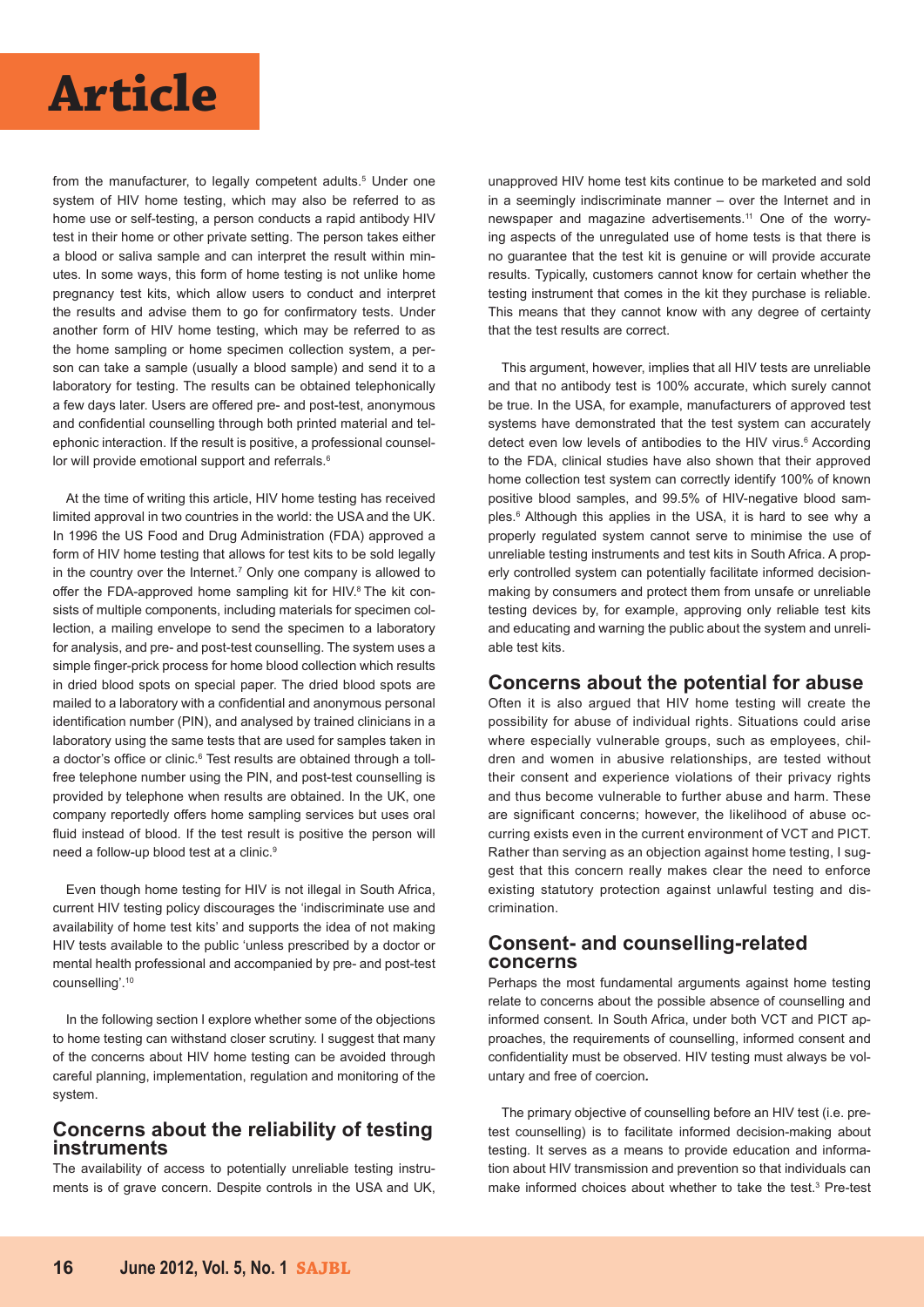### **Article**

counselling may be conducted with groups, couples or individuals.3 It is not clear whether this should necessarily occur face-toface, although existing policy around testing seems to imply that this should be the case.<sup>3</sup>

Of particular concern with regard to home testing systems is the potential lack of post-test counselling. The purpose of post-test counselling is to inform individual clients of their test results, to offer them a comprehensive HIV prevention package, to encourage them to go for regular testing, to reduce the risk of transmission or acquisition of HIV, and to offer emotional and psychosocial support and referrals.<sup>3</sup> In terms of existing testing policy in South Africa, 'All clients, regardless of the outcome of the HIV test, should be offered and receive post-test counselling on an on-going basis as appropriate.'3 The implication is that counselling, although it may arguably be non-directive and non-judgemental, is an obligatory requirement.

It is not unreasonable to wonder why counselling cannot occur in alternative forms such as through the use of written and audiovisual educational materials in appropriate languages, or over the telephone, both of which have been found to be valuable and effective tools for communicating information and test results for HIV. For example, one study demonstrated that people can receive HIV test results and referrals by telephone without adverse outcome,<sup>12</sup> while others found that the option of telephonic counselling significantly increased follow-up for HIV test results.<sup>13,14</sup> More recently, preliminary results of a randomised controlled pilot trial to test the effectiveness of informational videos about HIV and HIV testing found that patients who watched these videos demonstrated as good or better comprehension of rapid HIV testing fundamentals compared with patients who were assigned to the counselling group.15 These findings suggest that these media can be effective substitutes for in-person HIV discussions. I am not suggesting that the 'traditional' mode of face-to-face counselling should be abandoned. The point is simply that some people may in fact prefer to not have to 'go' for counselling or may prefer to be counselled in other ways, and that the use of these media may be worth considering in an effort to increase the numbers of people who are counselled and offered HIV testing. Under the home testing system permissible in the USA, post-test counselling is in a sense obligatory, albeit it over the telephone, for those individuals who wish to receive their test results.

The idea behind informed decision-making is the enhancement of personal autonomy. But obligatory requirements as to how counselling should occur can have the effect of undermining the very principle that informed consent seeks to promote by deterring people from testing. The value of home testing lies in its potential to enhance personal autonomy and rights. This is because it offers users greater control over their lives. Respecting personal autonomy entails respecting the wishes of people about whether or not they will test, the conditions under which they choose to test, and whether they go for counselling. So, provided individuals make voluntary decisions based on accurate and appropriate information and understanding, their choices should ideally be respected. This perhaps should include the decision about which system of HIV testing they will utilise. While the need to obtain informed consent is appropriate and makes sense in settings where counselling and testing occur under the supervision of designated healthcare workers, it seems somewhat misplaced in the context of home testing, where potential users need simply to purchase a test kit to show that they have made a decision about HIV testing.

#### **Discussion**

Although HIV home testing is controversial, UNAIDS suggests that it could be a partial solution in parts of the world where there are great numbers of people living with HIV who do not know their status.16 Home testing can be an effective way of getting more people tested more regularly and on to treatment. It has the advantages of convenience, speed, privacy and anonymity, and can therefore help to break down some of the barriers that stand in the way of people getting tested. Some of the reasons people have given for not testing for HIV include privacy and confidentiality concerns, inconvenience, a dislike of counselling, not wanting to go to a clinic, and a lack of transportation to go to clinics.17-20

The message that South Africa wants to get out is that we all need to know our HIV status. To this end the country has embarked on several initiatives. Statistics suggest that strategies such as the national HCT campaign have been successful in ensuring that a greater number of South Africans are tested for HIV. Arguably, a large number of the population still do not know their HIV status. The availability of HIV home testing may ensure that these individuals get tested and know their HIV status.

Surveys on home collection kits for HIV testing in the USA demonstrated that they were highly acceptable among an estimated 175 000 customers in the first year of use. Ninety-five per cent of this group collected testable specimens, while 97% of them subsequently called to learn their results.<sup>21</sup> Most users who responded to an associated survey were white men between 25 and 34 years old. About 60% of users and 49% of the 0.9% who tested positive had never been tested before.<sup>22</sup> In another study, which evaluated bimonthly testing on 241 high-risk individuals, including men who have sex with men, injecting drug users, and women at heterosexual risk, 90 - 96% of expected samples were received by the laboratory and 95% of users had test results disclosed over the telephone.<sup>23</sup>

A form of home-based testing for HIV, as part of a wider effort to identify and therefore treat more HIV-infected individuals in resource-constrained settings, is showing early signs of success. In resource-limited settings, home testing currently means door-todoor implementation of rapid tests by lay counsellors or community health workers. Counsellors administer varying combinations of rapid tests that can be developed in a client's home within 20 minutes, allowing receipt of results at the same visit. Other approaches involve the home delivery of HIV test results that have been developed in clinical settings. Several studies have illustrated the feasibility and acceptability of home-based testing as a strategy for expanding access to HIV testing. For example, a Ugandan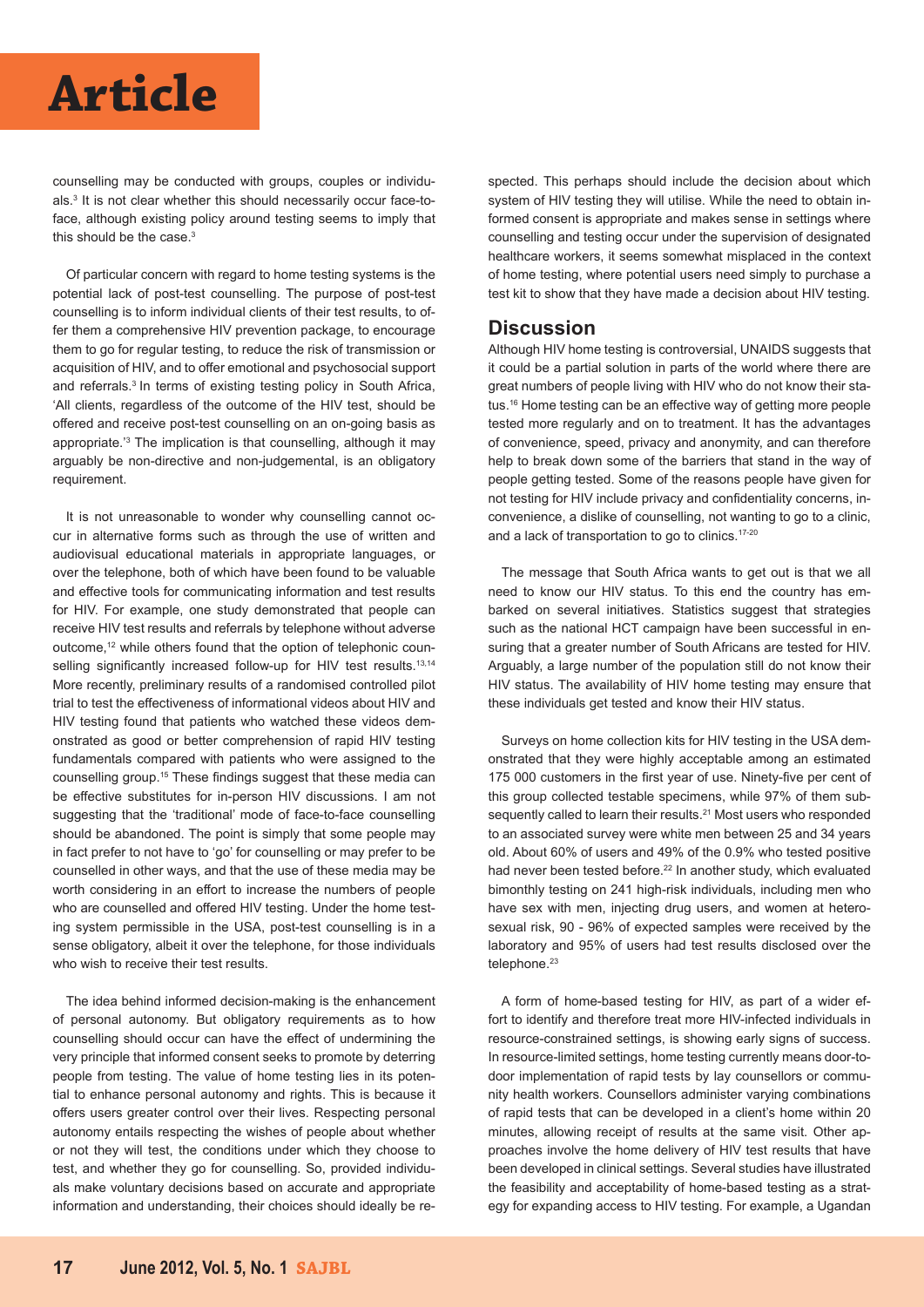# **Article Article**

study that compared four HIV testing strategies: stand-alone VCT, hospital-based PICT, home-based PICT, and household member home based testing, found that although hospital-based PICT was associated with the highest proportion of individuals receiving a diagnosis of HIV infection, home-based and household member home-based testing reached the greatest proportion of previously untested adults.<sup>24</sup> Similarly, in a randomised, controlled trial conducted in Zambia, which offered participants the option of testing in a clinic or an alternative location, 84% chose home as the venue for testing.25 And in Malawi, household members in the lowestincome quartile were found to be significantly less likely to have ever used facility-based HIV testing than the rest of the population, but 70% were more likely to use the home-based rapid testing programme.<sup>26</sup>

Recently, South Africa's National Health Act (No. 61 of 2003) was amended to allow non-healthcare workers, such as HIV lay counsellors, also to withdraw blood via finger-prick for HIV testing.<sup>27</sup> The rationale for the new regulations is seemingly to address the critical shortage of healthcare workers and to expand access to HIV testing, in light of the country's HCT campaign and NSP. One could therefore argue that if properly trained non-healthcare workers can test for HIV, the same could and perhaps should hold for legally competent adults under a home testing system. People can be trained to properly draw and store their blood for testing in the same way that non- healthcare workers are. In this way, HIV home testing can also make a contribution to addressing the existing problems of staff and equipment shortages, which can have the effect of disrupting the delivery of HCT services.

#### **Conclusion**

Arguably, current strategies that rely on facility-based testing are inadequate for the goal of ensuring universal HIV identification and treatment. This demands consideration of alternative methods such as HIV home testing. I have tried to show that some of the reasons for discouraging HIV home testing may not be sufficiently justified. I suggest that the concerns about HIV home testing need not act as impediments to making available safe and reliable test kits to, at least, a limited class of individuals, namely legally competent adults. Appropriate education on, for example, the proper use, nature, implications and limitations of the test as well as the offer of alternative modes of counselling are means that can facilitate informed decision making by potential users. Many of the concerns about HIV home testing can be avoided through careful planning, implementation, monitoring and regulation of the system. Pharmacists can play an important role in home testing systems. This includes the sale of safe, appropriate and reliable test kits that have received approval from appropriate authorities and comply with the regulatory requirements of the country.

However, although theoretical arguments can be made in support of HIV home testing, its introduction should be based on sound scientific data, a thorough risk-benefit analysis, its cost-effectiveness, and consultation with prospective users, around acceptability and cost in particular. The translation of US testing kits to the South African context requires consideration of several issues.

First, an appropriate test must detect HIV subtypes and clades that are prevalent in the region. Second, the test should be easy, safe and quick to use, and simple to interpret. Finally, expanding HIV testing through home testing is only beneficial to individuals and the public at large if testing is linked to effective prevention, medical care and psychosocial support. Introducing home testing therefore requires that efficient measures are in place to ensure clinical care and support services for those who are identified as infected at home.

**Acknowledgement.** The author acknowledges contributions made by reviewers of earlier drafts of this article.

**Conflict of interest.** The author declares that there are no financial or personal relationships that may have inappropriately influenced the writing of this paper.

#### **References**

- 1. SANAC. National Strategic Plan for HIV, Sexually Transmitted Infections and Tuberculosis 2012 - 2016. Pretoria: SANAC, 27 January 2012.
- 2. HIV & AIDS and STI Strategic Plan for South Africa 2007-2011. http://www. info.gov.za/otherdocs/2007/aidsplan2007/index.htm (accessed 12 December 2011).
- 3. National Department of Health. National HIV Counselling and Testing Policy Guidelines. Pretoria: Department of Health, 2010.
- 4. Bodibe K. South Africa: HCT Campaign the numbers so far, 30 June 2011. http://allafrica.com/stories/201106300715.html (accessed 11 December 2011).
- 5. How do HIV tests work? http://www.cdc.gov/hiv/topics/testing/resources/qa/ tests\_work.htm (accessed 12 December 2011).
- 6. US Food and Drug Administration. Testing yourself for HIV-1 questions and answers. http://www.fda.gov/BiologicsBloodVaccines/SafetyAvailability/ HIVHomeTestKits/ucm126460.htm (accessed 11 December 2011).
- 7. FDA Issue Summary Blood Products Advisory Committee. Approach to validation of over-the-counter home use HIV test kits, 2005. http://www.fda. gov (accessed 12 December 2011).
- 8. US Food and Drug Administration. Complete list of donor screening assays for infectious agents and HIV diagnostic assays, 2009. http://www.fda.gov/ BiologicsBloodVaccines/BloodBloodProducts/ApprovedProducts/Licensed-ProductsBLAs/BloodDonorScreening/InfectiousDisease/ucm080466.htm (accessed 12 December 2011).
- 9. National AIDS Trust. Home testing for HIV. 2008. http://www.nat.org.uk/Ourthinking/Prevention-and-testing/Testing.aspx (accessed 9 December 2011).
- 10. South African Department of Health. Rapid HIV tests and testing, October 2000. http://www.doh.gov.za/aids/docs/testing.html (accessed 12 December 2011). 11. US Food and Drug Administration. Vital Facts About HIV Home Test Kits.
- http://www.fda.gov/ForConsumers/ConsumerUpdates/ucm048553.htm (accessed 12 December 2011).
- 12. Frank AP, Wandell MG, Headings MD, Conant MA, Woody GE, Michel C. Anonymous HIV testing using home collection and telemedicine counseling: a multicenter evaluation. Arch Intern Med 1997;157(3):309-314.
- 13. Tsu RC, Burm ML, Gilhooly JA, Wayne Sells C. Telephonic vs. faceto-face notification of HIV results in high-risk youth. J Adolesc Health 2002;30(3):154-160.
- 14. Schluter WW, Judson FN, Baron AE, et al. Usefulness of human immunodeficiency virus post-test counseling by telephone for low-risk clients of an urban sexually transmitted diseases clinic. Sex Transm Dis 1996;23:190- 197.
- 15. Merchant RC, Gee EM, Clark MA, Mayer KH, Seage GR, DeGruttola VG. Comparison of patient comprehension of rapid HIV pre-test fundamentals by information delivery format in an emergency department setting. BMC Public Health 2007;7:238.
- 16. UNAIDS. 2011. UNAIDS World AIDS Day Report 2011. http://www.unaids. org/en/resources/presscentre/pressreleaseandstatementarchive/2011/ november/20111121wad2011report/ (accessed 9 December 2011).
- 17. Spielberg F, Branson BM, Goldbaum GM, et al. Overcoming barriers to HIV testing: preferences for new strategies among clients of a needle exchange, a sexually transmitted disease clinic, and sex venues for men who have sex with men*.* J Acquir Immune Defic Syndr 2003;32:318-328.
- 18. Day JH, Miyamura K, Grant AD, et al. Attitudes to HIV voluntary counselling and testing among mineworkers in South Africa: will availability of antiretroviral therapy encourage testing? AIDS Care 2003;15(5):665-672.